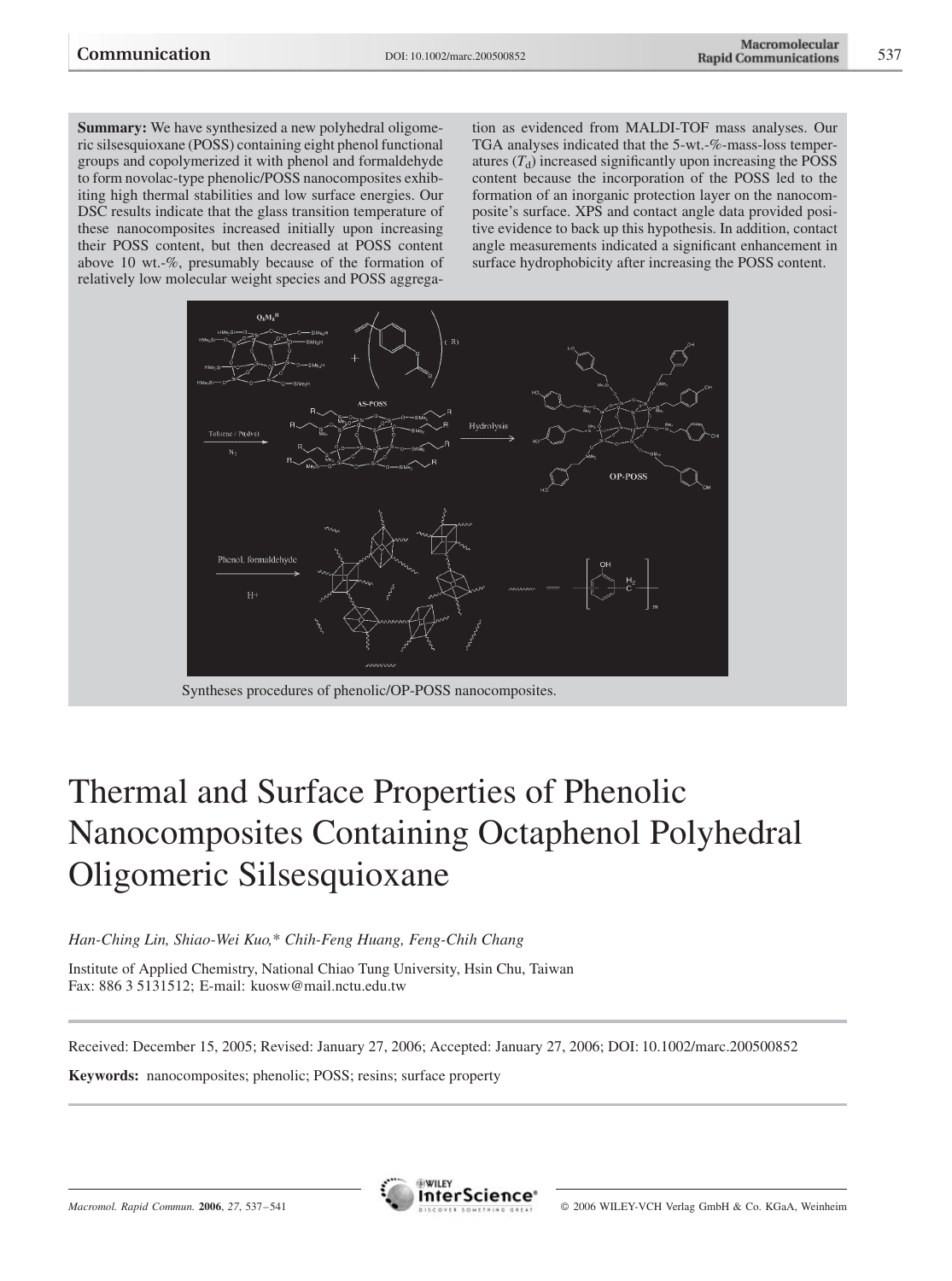## Introduction

Polymers reinforced with well-defined nanosized inorganic clusters (i.e., polymeric nanocomposites) have attracted a tremendous degree of interest because of their potential applications. Among these systems, polyhedral oligomeric silsesquioxanes (POSSs) compounds, which possess unique cage-like structures and nanoscale dimensions, are of particular interest for use as hybrid materials. POSS compounds embody inorganic/organic hybrid architectures, i.e., they contain an inner inorganic framework composed of silicone and oxygen  $(SiO_{1.5})_x$  and present organic substituents. Because POSS moieties can be readily incorporated into polymer matrices through copolymerization, many types of polymer/POSS nanocomposites have been synthesized. $[1-\overline{7}]$ 

Phenolic resins are currently irreplaceable materials because they exhibit excellent ablative properties, structural integrity, thermal stability, and solvent resistance. In general, phenolic resins have been practically neglected as materials for use in nanocomposites because they possess three-dimensional structures, even when the resins are not crosslinked, but some effort has been directed toward overcoming this drawback. For example, phenolic-based nanocomposites have been prepared through the sol-gel processing<sup>[8]</sup> and through intercalative polymerization<sup>[9]</sup> in the presence of montmorillonite modified with different surfactants. In contrast, very few studies have described the effects that POSSs have on enhancing the properties of phenolic resins,<sup>[10]</sup> especially their surface properties.

In this study, we developed a simple two-step synthesis of octaphenol-POSS through hydrosilylation of 4-acetoxystyrene with  $Q_8M_8^H$  and subsequent hydrolysis of the acetoxy units. This octaphenol-POSS, which possesses eight polymerizable phenol groups, is quite miscible with phenol in solution because of the existence of favorable intermolecular interactions. The eight phenol groups on the periphery of this POSS core copolymerize with phenol and formaldehyde units to form high-molecular-weight novolactype phenolic/POSS nanocomposites, as illustrated in Scheme 1.

## Experimental Part

### Syntheses of Phenolic/OP-POSS Nanocomposites

Octa(acetoxystyryl)octasilsesquioxane (AS-POSS) was obtained through the reaction of  $Q_8M_8^H$  and 4-acetoxystyrene, as described previously.<sup>[11]</sup> AS-POSS was dissolved in THF,  $NaOH<sub>(aa)</sub>$  was added, and the hydrolysis was performed at room temperature under nitrogen; it was complete within 2 d. Ethyl ether and deionized water (1:1) were added to the



mmm

Scheme 1. Synthesis procedure of phenolic/OP-POSS nanocomposites.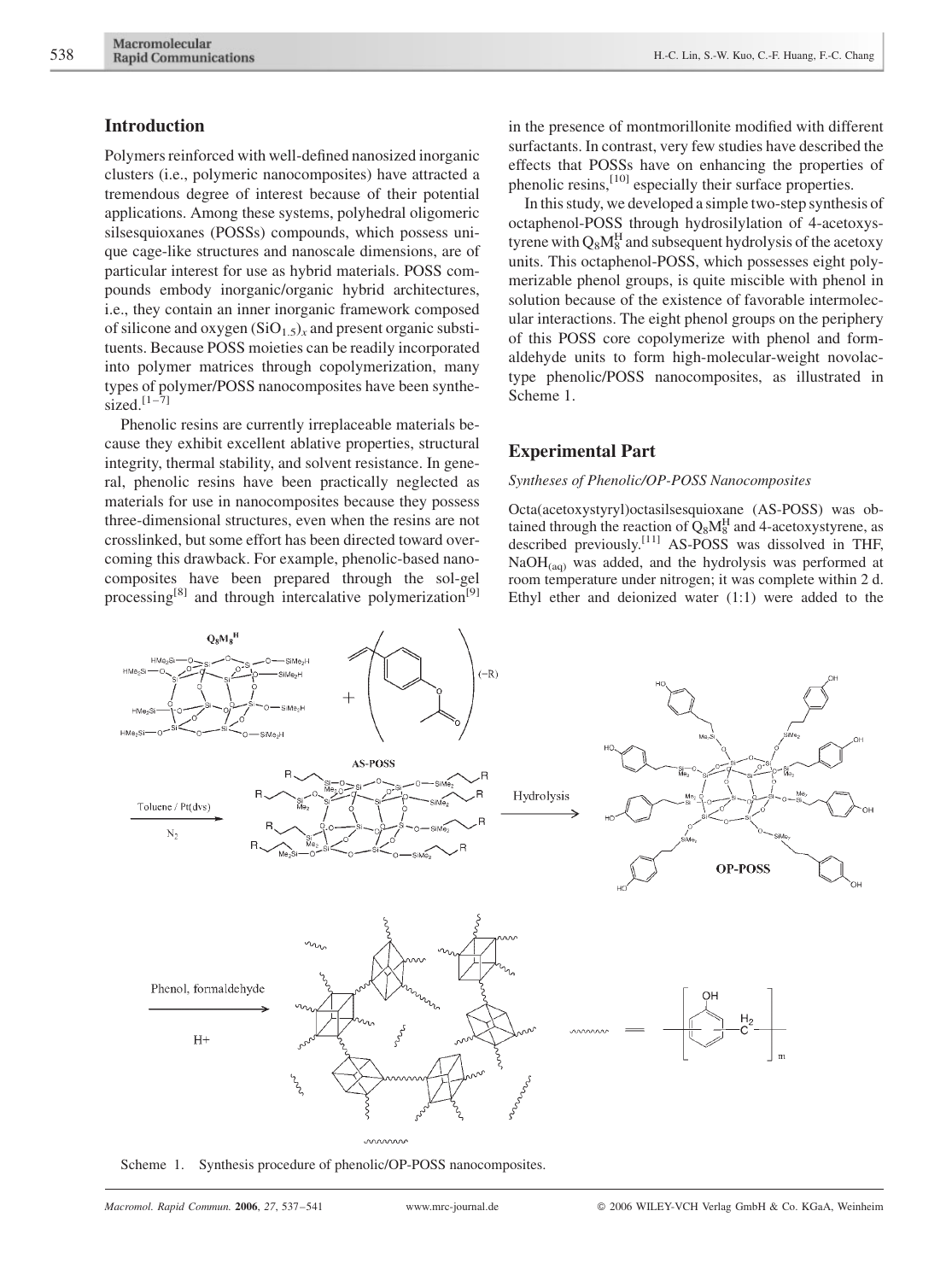| <b>OP-POSS</b> | <b>OP-POSS</b> | Phenol | Formaldehyde | $\pm \sigma$ |        | Char yield at $800^{\circ}$ C |  |
|----------------|----------------|--------|--------------|--------------|--------|-------------------------------|--|
| $wt.-\%$       |                |        |              | $\circ$      | $\sim$ | wt.-%                         |  |
| $\theta$       |                | 47.44  | 12.58        | 82           | 252    | 39.8                          |  |
| ◠              | .23            | 46.53  | 12.58        | 104          | 311    | 53.3                          |  |
|                | 3.71           | 45.59  | 12.58        | 106          | 331    | 53.6                          |  |
| 10             | 6.18           | 44.65  | 12.58        | 96           | 375    | 48.2                          |  |

Table 1. Formulations and thermal properties of phenolic/OP-POSS nanocomposites.

solution, and then aqueous hydrochloric acid (10 wt.-%) was added slowly with stirring until the pH reached 8. Residual ethyl ether and water were evaporated under vacuum to provide octaphenol-POSS (OP-POSS,  $\overline{M}_n = 1560 \text{ g} \cdot \text{mol}^{-1}$ , PDI = 1.12 by GPC), which was soluble in THF and benzene. The structure of the OP-POSS was confirmed from its <sup>1</sup>H NMR and FT-IR spectra.

<sup>1</sup>H NMR (500 MHz, CDCl<sub>3</sub>, ppm):  $\delta = 6.75 - 7.13$  (4H, aromatic CH), 4.93 (1H, C<sub>6</sub>H<sub>4</sub>OH), 2.91 (2H, CCH<sub>2</sub>Ar), 1.25  $(2H, SiCH<sub>2</sub>C), 0.54 ppm (6H, SiCH<sub>3</sub>)<sub>2</sub>).$ 

FT-IR (KBr, cm<sup>-1</sup>):  $3525$  (free OH),  $3350$  (hydrogen bonded OH), 3 037 (benzene ring CH stretching), 2 957 (CH<sub>2</sub> stretching), 1 603 (in-plane aromatic C–C stretching), 1 065 (Si–O–Si stretching).

Aqueous formaldehyde and a desired amount of OP-POSS were added into a phenol solution, stirred for 5 min, and then the mixture was added to the flask; Table 1 summarizes the compositions of the phenolic/OP-POSS nanocomposites. Sulfuric acid was added via syringe to the flask and the mixture was then heated at  $100^{\circ}$ C under nitrogen; the reaction was completed within 22 h. The solution was washed three times with hot  $(90^{\circ}C)$  water to remove any unreacted monomer and then it was extracted to remove any residual water. The product was dried in a vacuum oven at  $180^{\circ}$ C for 24 h.

#### Characterization

<sup>1</sup>H NMR spectra were recorded on a Varian Unity Inova 500 FT NMR spectrometer operated at 500 MHz; deuterated chloroform was used as the solvent. Thermal analyses were performed using a DuPont DSC-9000 differential scanning calorimeter operated at a scan rate of  $20^{\circ}$ C  $\cdot$  min<sup>-1</sup> within a temperature range from  $-50$  to 150 °C. Thermal stabilities of the cured samples were investigated using a Du Pont 2050 TGA instrument operated at a rate of  $10\,^{\circ}\text{C} \cdot \text{min}^{-1}$  from 30 to 800  $^{\circ}\text{C}$ under a nitrogen flow. All mass spectra were recorded using a Bruker Biflex 3 time-of-flight mass spectrometer equipped with a 337-nm nitrogen laser, a 1.25-m flight tube, and a sample target having the capacity to load 384 samples simultaneously; the accelerating potential was set at 19 kV. For contact angle measurements, deionized water and diiodomethane (99%, Aldrich) were chosen as testing liquids because significant amounts of data are available for these liquids. The advancing contact angle measurements of a polymer sample were determined at  $25^{\circ}$ C after injecting a liquid drop (5 µL) onto the surface and then using a Krüss GH-100 goniometer interfaced to image-capture software to perform the measurement. We use the two-liquid geometric method to determine the surface energy.<sup>[12]</sup> For X-ray photoelectron spectroscopy (XPS), samples were spin-coated onto silicon wafers at 1 500 rpm for 45 s; XPS was performed using a VG Microlab 310F spectrometer equipped with an Al  $K_{\alpha}$  X-ray source (1486.6 eV).

## Results and Discussion

Figure 1 displays the conventional second-run DSC and TGA thermograms of phenolic/OP-POSS nanocomposites that we prepared at various weight ratios. Each of these hybrids possesses essentially a single value of  $T_g$ , suggesting that these hybrids exhibit a single phase. The glass transition temperatures of the nanocomposites were significantly enhanced after incorporation of the POSS units, but suggested that some incompletely reacted functional groups remained on the POSS and phenolic units. We believe that the enhanced glass transition



Figure 1. Thermal analyses of phenolic/OP-POSS nanocomposites containing different OP-POSS contents: (a) DSC and (b) TGA.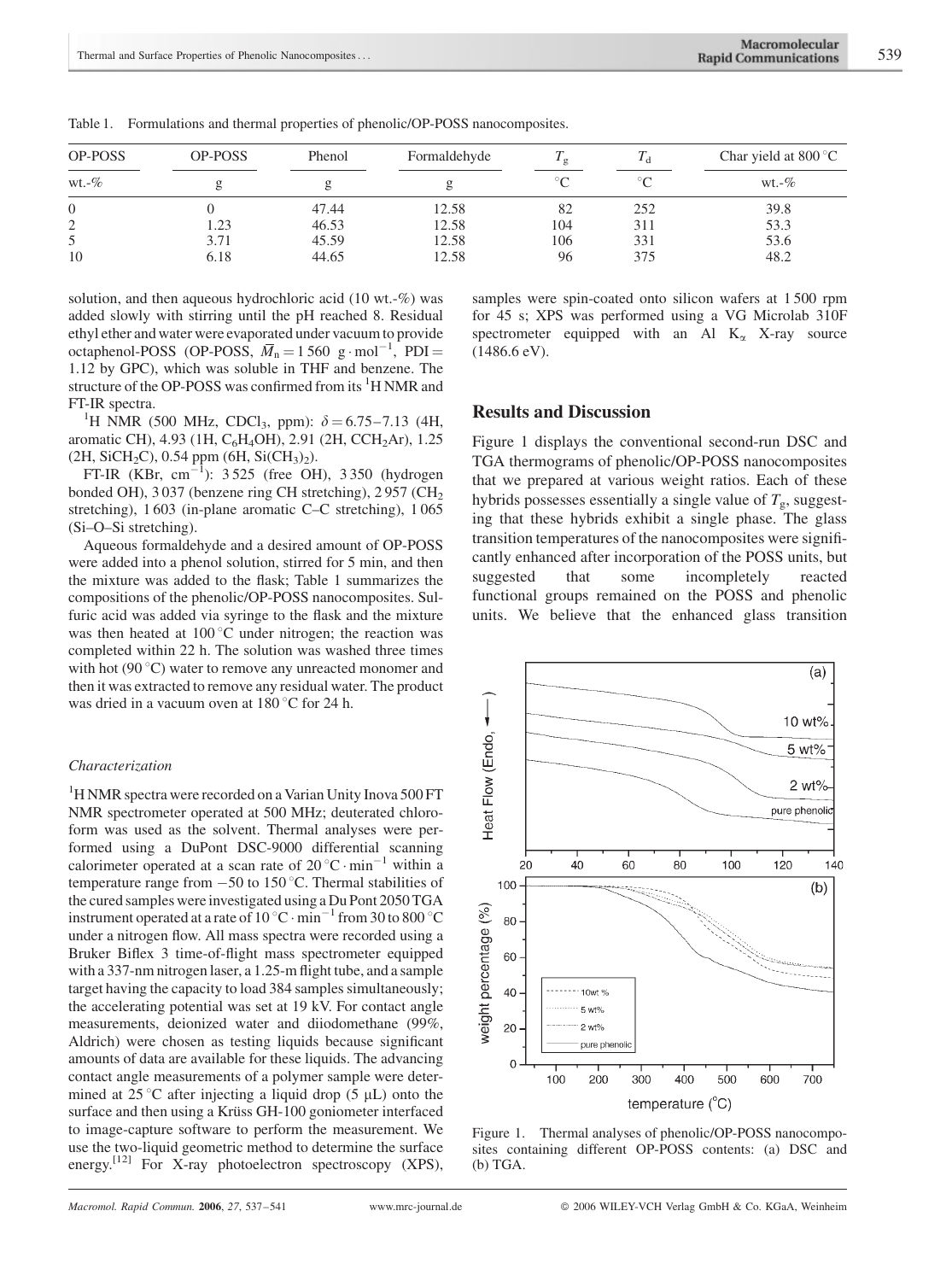

Figure 2. MALDI-TOF mass spectra of phenolic and phenolic/ OP-POSS nanocomposites.

temperatures resulted from the restricted motion of the polymer chains that was caused by the even distribution of POSS units on the segmental level. $\left[^{13} \right]$  In addition, because phenolic resin contains a high density of hydroxyl groups, strong self-associated hydrogen bonding with the siloxane groups of OP-POSS serves as a physical crosslink that increases the values of  $T_g$  of the nanocomposites; we have discussed this phenomenon in depth previously.<sup>[14]</sup> The values of  $T_g$  of these nanocomposites increased upon increasing the POSS content up to 5 wt.-%, but then they decreased unexpectedly at loadings above 10 wt.-%.

To understand this change in behavior of the glass transition temperature of these nanocomposites, we obtained MALDI-TOF mass spectra analyses to monitor the molecular weight distribution. The molar mass distributions of silsesquioxanes can be determined conveniently through the use of UV-MALDI-TOF mass spectrometry.<sup>[15]</sup> Figure 2 displays the normalized MALDI-TOF mass spectra of the phenolic/OP-POSS nanocomposites that we prepared using various OP-POSS concentrations.

The abundances of low-molecular-weight species  $(m/z < 1500)$  increased upon increasing the POSS content;

this finding is consistent with an increasing number of POSS-POSS interactions.<sup>[16]</sup> In addition, the greater steric hindrance about the aggregated POSS clusters tends to decrease the reactivity of the phenolic groups; this phenomenon results in the production of a relatively larger fractions of low-molecular-weight components and the concomitant decrease in values of  $T_g$ . As a result, two competitive factors are involved in determining the final glass transition temperature of the phenolic/OP-POSS nanocomposites: the hindering effects that the POSS cages have on the motion of the polymer chains tends to increase the value of  $T_{\rm g}$ , while the inclusion of the bulky POSS groups tends to increase the free volume of the system and retard the reactivity of the monomers to produce relatively lower MW nanocomposites, i.e., those having lower values of  $T_{\rm g}$ .<sup>[17]</sup>

We also applied TGA to evaluate the thermal stability of the phenolic/OP-POSS nanocomposites [Figure 1(b)]. Typical of the degradation of phenolic resins, our neat phenolic resin and all of the POSS-containing nanocomposites degraded thermally over three steps. Table 1 summarizes the results of the DSC and TGA analyses, including the 5-wt.-%-mass-loss temperatures  $(T_d)$  and the char yields at 800 °C. The char yield increased upon increasing the POSS content, except that it decreased for the sample incorporating 10 wt.-% of POSS, which provides further evidence that lower-molecular-weight species were present in the phenolic/OP-POSS 10 wt.-% sample. The value of  $T_d$ increased significantly upon increasing the POSS content; e.g., the phenolic/OP-POSS 10 wt.-% sample exhibited a value of  $T_d$  that was 123 °C higher than that of the pure phenolic resin. This phenomenon can be explained in terms of the nanoreinforcement effect of incorporating POSS moieties into polymeric matrixes. The nanoscale dispersion of POSS moieties within the matrix and their covalent and hydrogen bonds to the phenolic resin are responsible for enhancing the initial decomposition temperature. A recent study demonstrated that physical crosslinks formed by POSS units can significantly retard thermal motion; at the same time, they can act as flow aids at elevated

Table 2. Advancing contact angles, surface free energies, and XPS analyses of phenolic/OP-POSS nanocomposites of various compositions.

| OP-POSS                                     | Testing liquid         |               | Surface free energy      |                          |                   | XPS analysis |      |      |
|---------------------------------------------|------------------------|---------------|--------------------------|--------------------------|-------------------|--------------|------|------|
| $wt.-\%$                                    | Water                  | Diiodomethane | $\gamma_{\rm s}^{\rm u}$ | $\gamma_{\rm s}^{\rm p}$ | $\gamma_{\rm s}$  |              | O    | Si.  |
|                                             |                        |               | $mJ \cdot m^{-2}$        | $mJ \cdot m^{-2}$        | $mJ \cdot m^{-2}$ | $\%$         | $\%$ | $\%$ |
| $\overline{0}$                              | 79.4                   | 42.2          | 34.5                     | 4.8                      | 39.3              | 84.9         | 15.1 | 0.0  |
| 2                                           | 91.1                   | 71.0          | 19.1                     | 4.6                      | 23.7              | 77.3         | 11.8 | 10.9 |
| 10                                          | 97.0                   | 73.8          | 18.5                     | 2.8                      | 21.3              | 67.9         | 12.1 | 20.0 |
| After treatment at 210 $\degree$ C for 24 h |                        |               |                          |                          |                   |              |      |      |
| $\overline{0}$                              | $\equiv$ <sup>a)</sup> |               |                          |                          |                   |              |      |      |
| 2                                           | 77.5                   | 65.0          | 20.0                     | 10.7                     | 30.7              |              |      |      |
| 10                                          | 74.7                   | 66.1          | 18.8                     | 13.0                     | 31.8              |              |      |      |

a) The contact angle could not be measured.